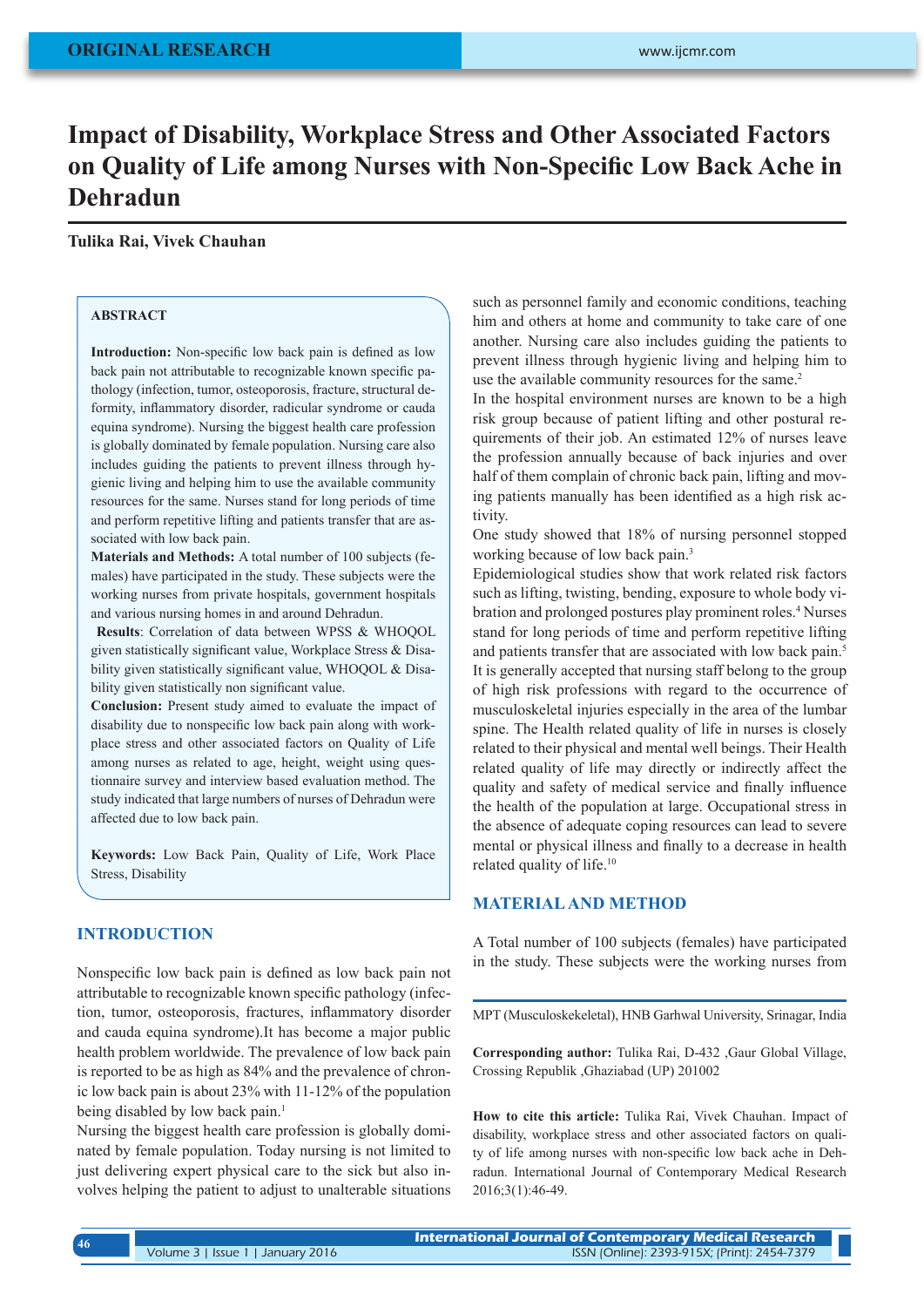private hospitals, government hospitals and various nursing homes in and around Dehradun.

#### **Inclusion criteria**

Nurses included if they were currently working for a period of at least 1 year in hospital, only females nurses were included and low back pain since 1 week.

#### **Exclusion criteria**

Previous history of back surgery, spinal deformities, malignancy, osteoporosis, multiple sclerosis, pregnancy and medications

#### **Outcome measures**

World Health Organization Quality of life, Oswestry Disability index and Work place Stress.

World Health Organization Quality of life was designed for the assessment of quality of life. And Here the responses obtained was divided into 4 domains representing physical, psychological,social relationship and environmental. Each domain has its individual transformed score range from 0-100 and as we approach towards the 100 on scale the quality of life improves.

The Oswestry disability was developed to measure disability in people with low back pain.

Scores ranging from 0-20%were claimed to indicate minimal disability, 20-40%-moderate disability, 40-60%severe disability 60-80%crippled and 80-100%bedbound or exaggerating.

Workplace Stress was developed to measure stress level in people with low back pain.

Total score of 15 or lower (33%)-stress isn't much of an issue.

Total score 16-20(35%)-Fairly low

Total score 21-25(21%)-Moderate stress

Total score 26-30(9%)-Severe

Total score 31-40(2%)-Stress level is potentially dangerous.

## **Procedure**

Nordic pain Questionnaire was taken and subjects were explained with the procedure to fill the questionnaire and low back pain nurses were identified. Based on inclusion and exclusion criteria different scales were used as Oswestry Disability Index which was used to measure disability in people with low back pain, World Health Organization Of Quality Of Life for the assessment of quality of life, Nordic musculoskeletal questionnaire for the musculoskeletal disorders in ergonomic context and Work Place Stress Questionnaire to measure stress level.

# **STATISTICAL ANALYSIS**

Data analysis was done using SPSS 16.0 version. Descriptive analysis was done to calculate the mean for age, weight and height of subjects. Independent T-test was done to compare ODQ, QOL and WPSS and statistical significant level was set at  $\leq 0.05$ .

# **RESULT**

The mean of AGE, BMI, OLBPDQ, WPSS, and WHOQOL was found to be 29.930±7.64, 22.453±5.26, 7.02±5.57, 27.280±8.852 and 85.450±6.296 respectively. Low Back Ache was assessed by NMPQ. The scores were correlated between OLBPQ, WPSS and WHOQOL. Correlation of data between WPSS &WHOQOL Given statistically value p=.037. Workplace Stress &Disability given statistically significant value p=.016. WHOQOL &Disability given statistically non-significant value p=.573

#### **DISCUSSION**

Fradlos E. et al described in his study nursing profession is consider to be one from the harder professions globally and is characterized by great workloads, fast pace and intensity of work. According to researchers so far burnout does not occur in the shorthorns, but gradually escalating, thereby creating long term problems, such as feeling of hopelessness, distress, and failure to work requirements, which have an impact on all areas of human life.<sup>2</sup>

Quality of life is considered to be related to attaining a healthy and productive lifestyle and therefore, have been an investigated parameter in many studies. WHO Denies quality of life as individuals perception of their position in life in the context of the culture and value systems in which they live and in relation to their goals, expectations, standards, and concerns. It is a broad ranging concept affected in a complex way by the person's physical health, psychological state.<sup>2,3</sup> According to Nisha J. et al. studies on the association between occupational risk factors and low back pain are ham-

|                             | Mean   | <b>SD</b> |  |  |  |
|-----------------------------|--------|-----------|--|--|--|
| Age                         | 29.930 | 7.64788   |  |  |  |
| <b>BMI</b>                  | 22.453 | 5.26970   |  |  |  |
| Table-1.1: Demographic Data |        |           |  |  |  |

|                                                         | Mean   | <b>Std Deviation</b> | N   |  |  |  |
|---------------------------------------------------------|--------|----------------------|-----|--|--|--|
| <b>OLBPDO</b>                                           | 7.0200 | 5.57407              | 100 |  |  |  |
| <b>WPSS</b>                                             | 27.280 | 8.85242              | 100 |  |  |  |
| <b>WHOOOL</b>                                           | 85.450 | 6.29634              | 100 |  |  |  |
| Table-1.2: Descriptive Statistics of OLBPQ, WPSS & WHO- |        |                      |     |  |  |  |
| $\cdot$ )OL                                             |        |                      |     |  |  |  |

|                                                       | N   | Mini- | Maxi- | Mean   | <b>SD</b> |
|-------------------------------------------------------|-----|-------|-------|--------|-----------|
|                                                       |     | mum   | mum   |        |           |
| Age                                                   | 100 | 21.00 | 59.00 | 29.930 | 7.64788   |
| <b>BMI</b>                                            | 100 | 9.75  | 48.24 | 22.453 | 5.26970   |
| Valid N                                               | 100 |       |       |        |           |
| <b>Table-1.3:</b> Descriptive Statistics of AGE & BMI |     |       |       |        |           |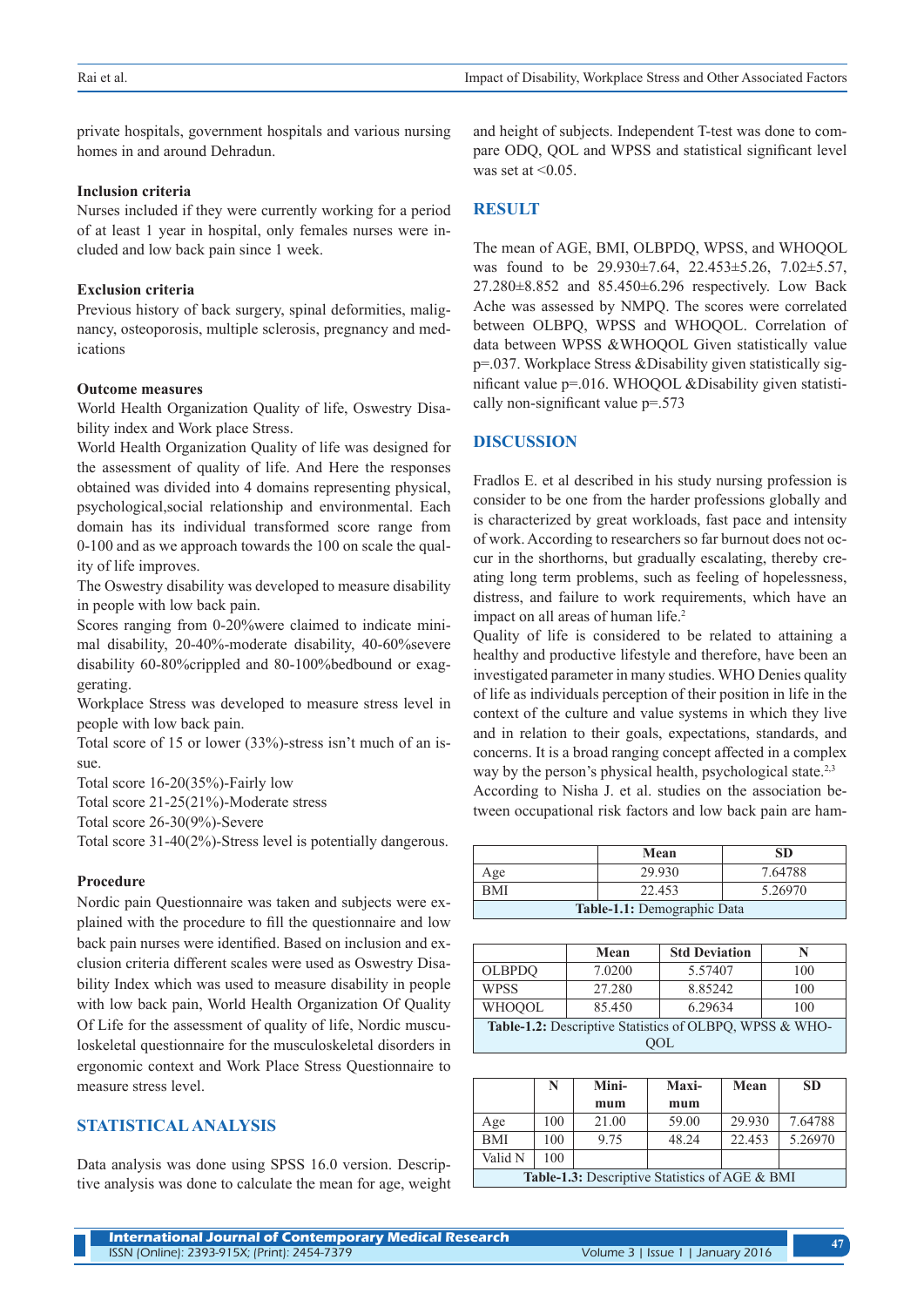pered by the difficulties of measuring specific exposures. Many studies are limited by the absence of more quantitative measurements of manual material handling task parameters, and risk of low back injury may be entirely a result of the design of the work- place as opposed to individual differences among the workers. Self-reported questionnaire-based assessments tend to overestimate physical load on the back from bending and lifting compared with hourly self-reported logs of the same activities.<sup>6-7</sup> The relative timing of the onset of low back pain and work exposure is also often uncertain. The healthy worker effect (workers with back pain leave a job, resulting in a aurviving workforce with healthier backs) may introduce significant bias. Work place factors, including physical and psychosocial factors and their interaction, are strong determinants of back pain. Psychosocial risk factors at work (perceived high pressure on time and workload, low job control, job dissatisfaction, monotonous work and low support from coworkers and management) appear too independently increase the risk of hospitalization for back disorders, with a 3.2-fold increase in a low-control job compared with a high-control job.<sup>10-15</sup>

According to Shaher H. Hamaideh there are numerous sources of occupational stress among nurses, in particular. Occupational stressors among mental health nurses are varied; some of these stressors may be related to personal issues, while some of them may be related to workplace and service user issues. These stressors include: increased workload and administration, lack of time management, inappropriate referrals, role conflict and ambiguity, safety issues, lack of supervision, not having enough time for personal study, low general working conditions, lack of social support from colleagues and supervisors, and reduced advancement opportunities (Jenkins & Elliott, 2004). Occupational stress in mental health nursing can have an effect on the physical and psychological health of nurses who work in mental health settings. High stress level can lead to severe clinical distress, Psychomatic illness, and reduced service provision and burnout, increased absenteeism and turnover, and reduced quality of life. Occupational stress leads to emotional exhaustion, including symptoms such as feeling of depression, hopelessness, and helplessness. According to Julia Smedley et al. of the occupational activities but studied, manually moving patients around on the bed, transferring patients between bed and Chair and lifting patients up from the floor were associated with increased risk of back pain, and the associations persisted after adjustment for height and report of non-musculoskeletal symptoms.<sup>10-15</sup> In contrast, no association was found with lifting or transfer-ring patients with a hoist or with canvas and poles. In general, this pattern of risk is consistent with biomechanical evaluation.<sup>15</sup>

# **FUTURE RESEARCH AND LIMITATIONS**

The future study can also be done by dividing the groups on

the basis of wards, ICU, same workplace environments and different working areas. Also the study can be done on male subjects. And also it can be done by taking large sample size and specific age group.

#### **CONCLUSION**

The conclusion of the study revealed the impact of disability occurred due to non specific low back pain on workplace stress and other associated factors on quality of life among nurses as related to age, height, weight using questionnaire survey and interview based evaluation method.

#### **REFERENCES**

- 1. Federica Balague, Anne F Mannion, Ferran Pellise, Christine Cedraschi. Non-Specific Low Back Pain. Department Of Rheumatology, Physical Medicine and Rehabilitation 2012; 379: 482-491.
- 2. Deepti Majumdar, Pal MS and Majumdar D. Work Related Musculoskeletal Disorders in Indian Nurses: A Cross Sectional. Defense Institute of Physiology And Allied Sciences. 2014;4:1-7.
- 3. Younsef Aljeesh, Samer AI Nawajha. Determinants Of Low Back Pain Among Operating Room Nurses In Gaza Government Hospitals. Journal Of Al Azhar University –Gaza (Natural Sciences) 2011;13:41-54.
- 4. Francesco S.Violante, Mariana Fiori, Christinaa. Associations Of Psychosocial And Individual Factors With Three Different Categories Of Back Disorder Among Nursing Staff. Journal Of Occupational Health 2004;46:100-108.
- 5. Edgar R Viera And Denis Brunt.Clinical Rehabilitation 2015;2:23-30
- 6. Jeanine A.Verbunt, Dia HFM Per And Rob JEM Smeets. Disability And Quality Of life In Patients With Fibromyalgia. Health And Quality Of Life Outcomes 2008;3:6-8.
- 7. Maria D.Antonopoulou et al. Studying The Associations between Musculoskeletal Disorders, Quality Of Life and Mental Health. A Primary Care Pilot Study In Rural Crete, Greece. BMC Musculoskeletal Disorders 2009;3:143-46
- 8. Jeannette Saner, Jankool, Rob A.De, Judith M.Sieden and Hannu Luomajoki. Movement Control Exercise Versus General Exercise To Reduce Disability In Patients With Low Back Pain And Movement Control Impairment –A Randomized Controlled Trial BMC Musculoskeletal Disorder 2011;3:207-10.
- 9. Leo L.Van Duersen et al. Sitting And Low Back Pain The Positive Effects of Dynamic Rotatory Stimuli During Prolonged Sitting. EUR Spine Journal 1999;3:187- 193.
- 10. Mauro V.Mendlowicz,Murray B.Stein. Quality of Life in Individuals with Anxiety Disorders Am J Psychiatry 2000;157:669-673.
- 11. T S Wong, N Teo, MO Kyaw. Prevalence And Risk